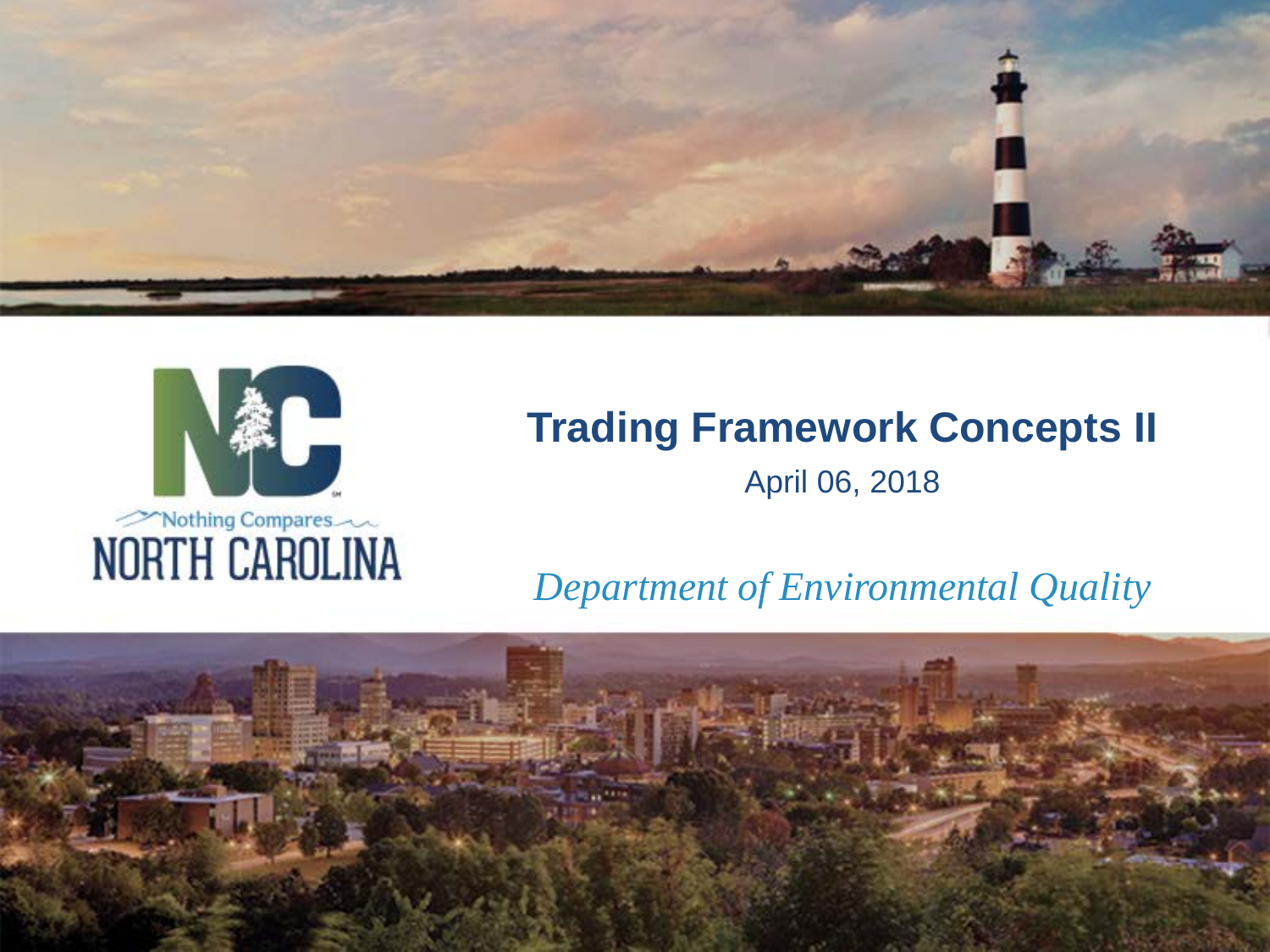- Of the trading framework:
	- "The primary purpose of this document is to provide guidance regarding nutrient trading options in North Carolina as presently authorized in legislation and rule."
	- Secondary purpose: inform concurrent or future rule development
- Of today's meeting:
	- Provide updates on trading framework direction
	- Incorporate feedback on challenging issues into the next discussion draft of the trading framework

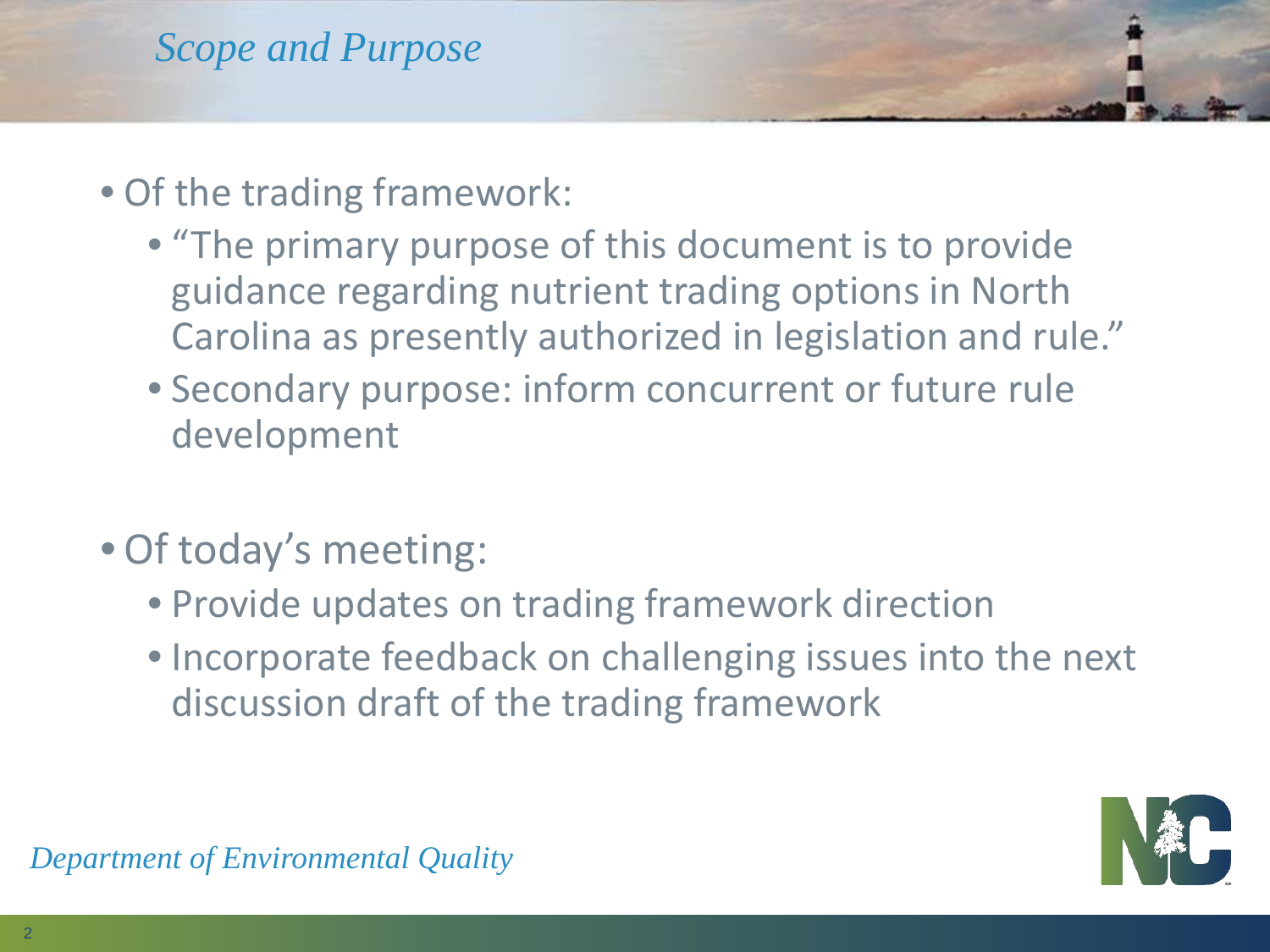# *Nutrient Offset Rule Revision Update*

- Nutrient offset rule (15A NCAC 02B .0240) being drafted for readoption
- Staff presently working to incorporate EMC member feedback on prior drafts
- Fiscal note under development
- Notable issues:
	- Various permanent/temporary crediting approaches under consideration
	- New provisions governing DMS and developer- responsible nutrient offset projects
	- Potential change re: nutrient offset/stream credit stacking
	- Revisiting PS:NPS trading ratios in conjunction with wastewater rules

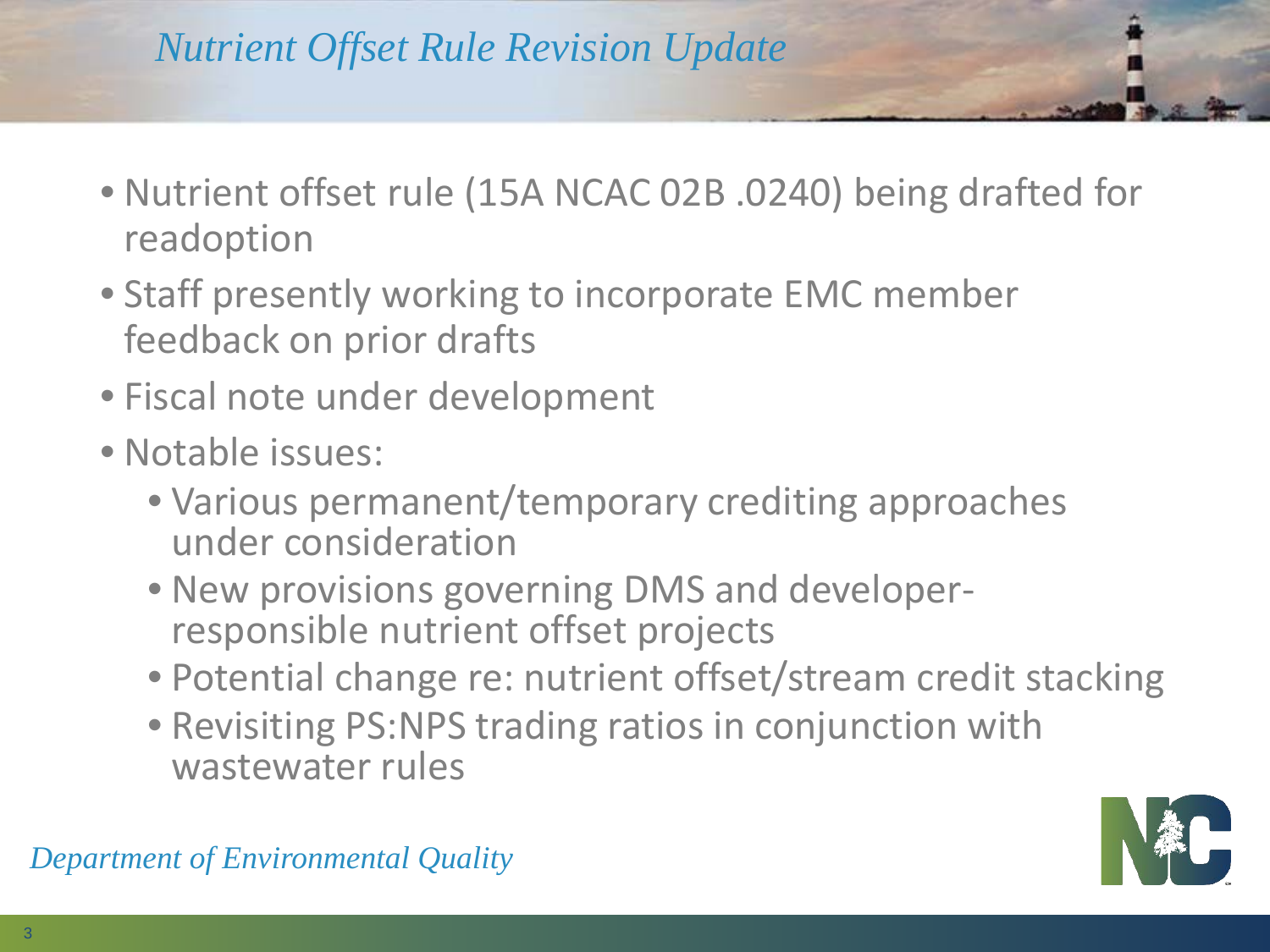#### *Trading Framework Development Timeline* **Overview**

- NSAB presentation: Trading Framework Concepts • June 2017
- NSAB presentation and Framework Discussion Draft released • September 2017
- DWR Memo providing summary of comments, response • October 2017
- NSAB presentation: Trading Framework Concepts II
	- April 2018
- Nutrient offset rule proceeding separately through rules readoption process.

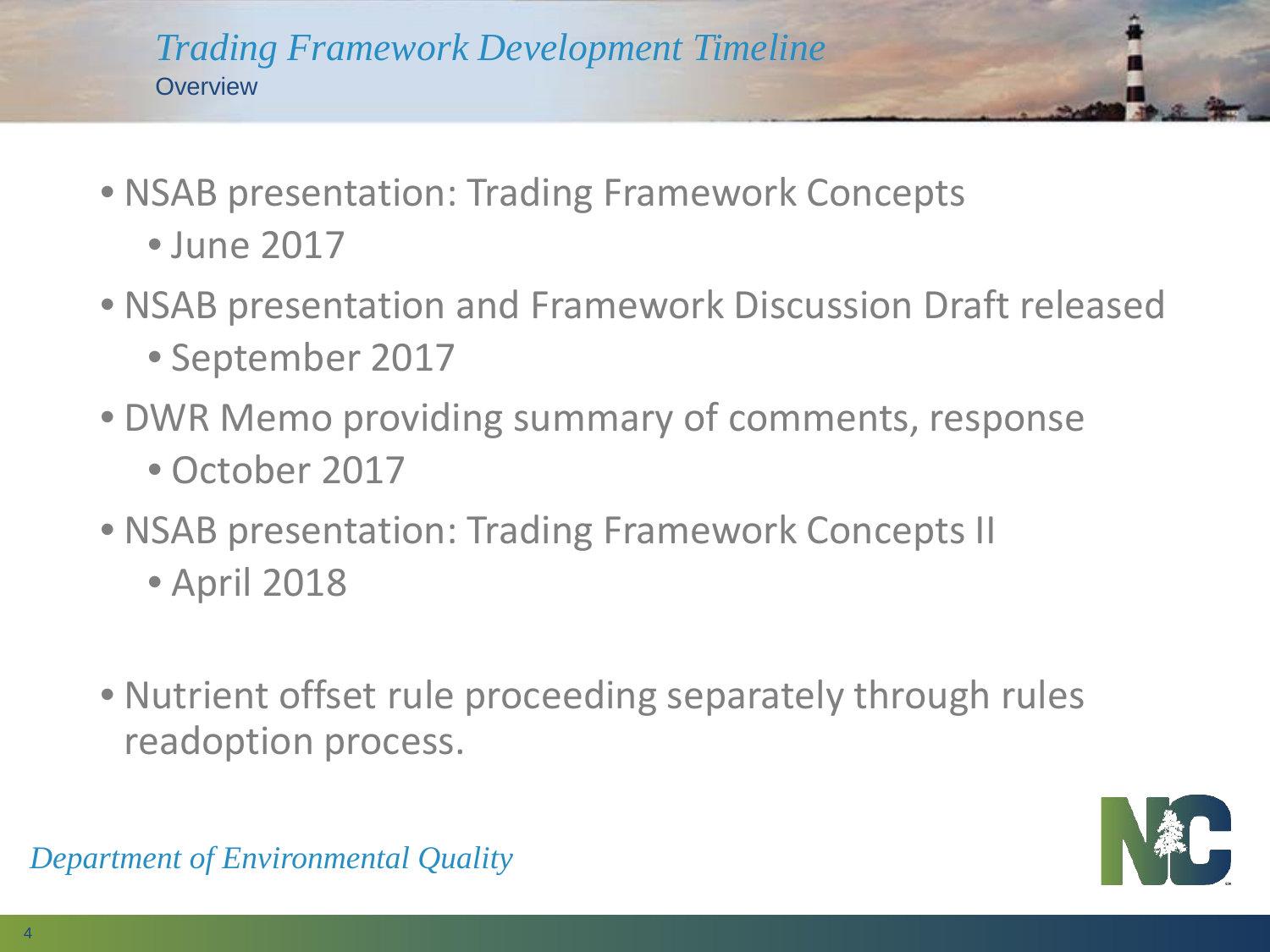- Nutrient reduction practices
- Nutrient reduction projects
- Nutrient load reduction credit: credit for reductions from baseline
	- Load reduction credit for direct compliance (e.g., existing development rules)
	- Nutrient offset credit (trading)
- Nutrient allocation (point sources) can be traded and allow increased loading, but not a credit *per se*
- Joint compliance: multiple options included in existing rules

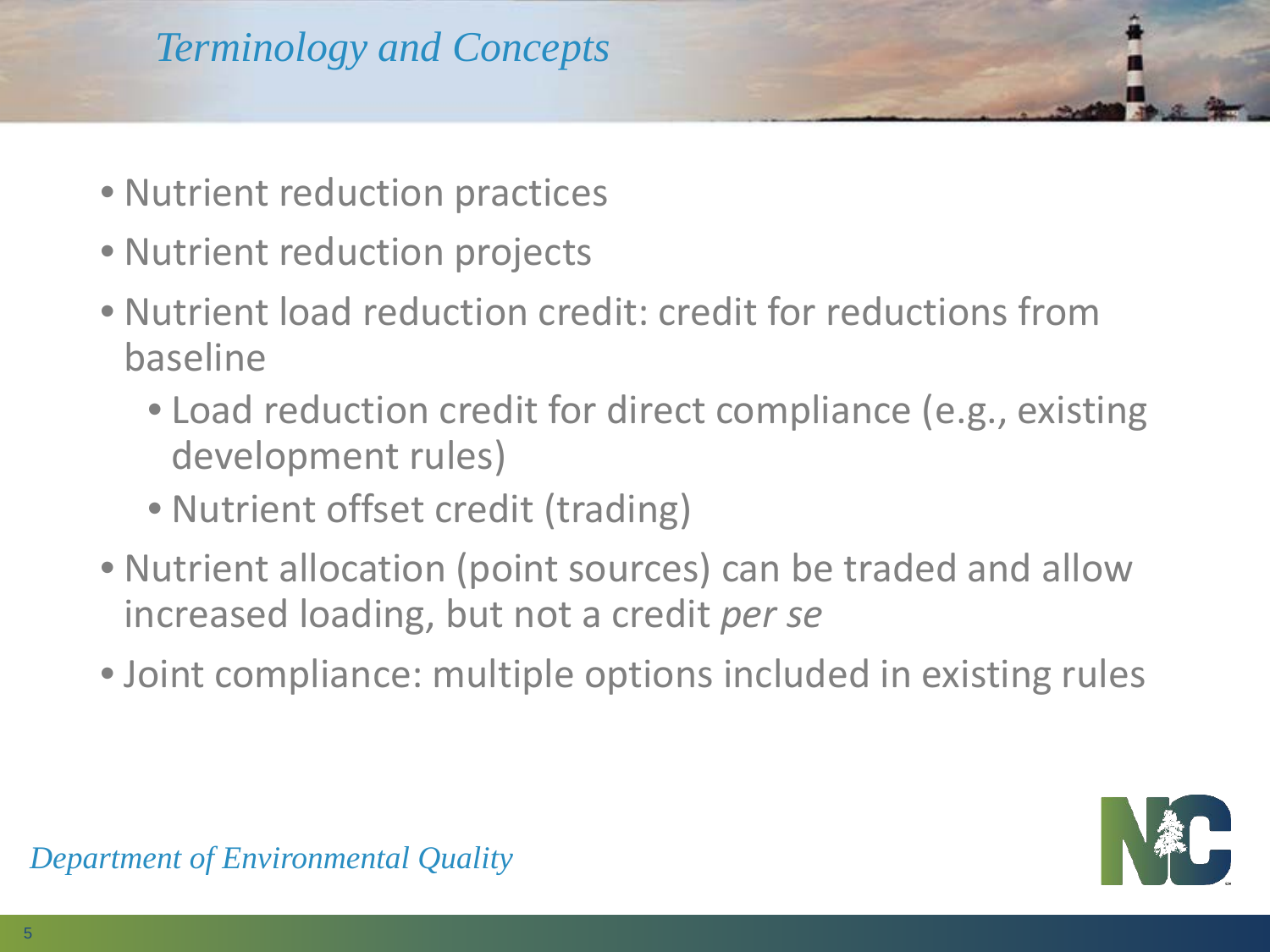# *Trading Framework Contents*

- Trading Concepts
	- Trading v. Joint Compliance
	- Trading ratios
	- Credit stacking
- Nutrient offset credit trading
	- Guidance and scenarios
- Nutrient allocation trading (via permit mods)
	- Guidance for point sources
- Joint compliance
	- Group compliance
	- Jurisdictional compliance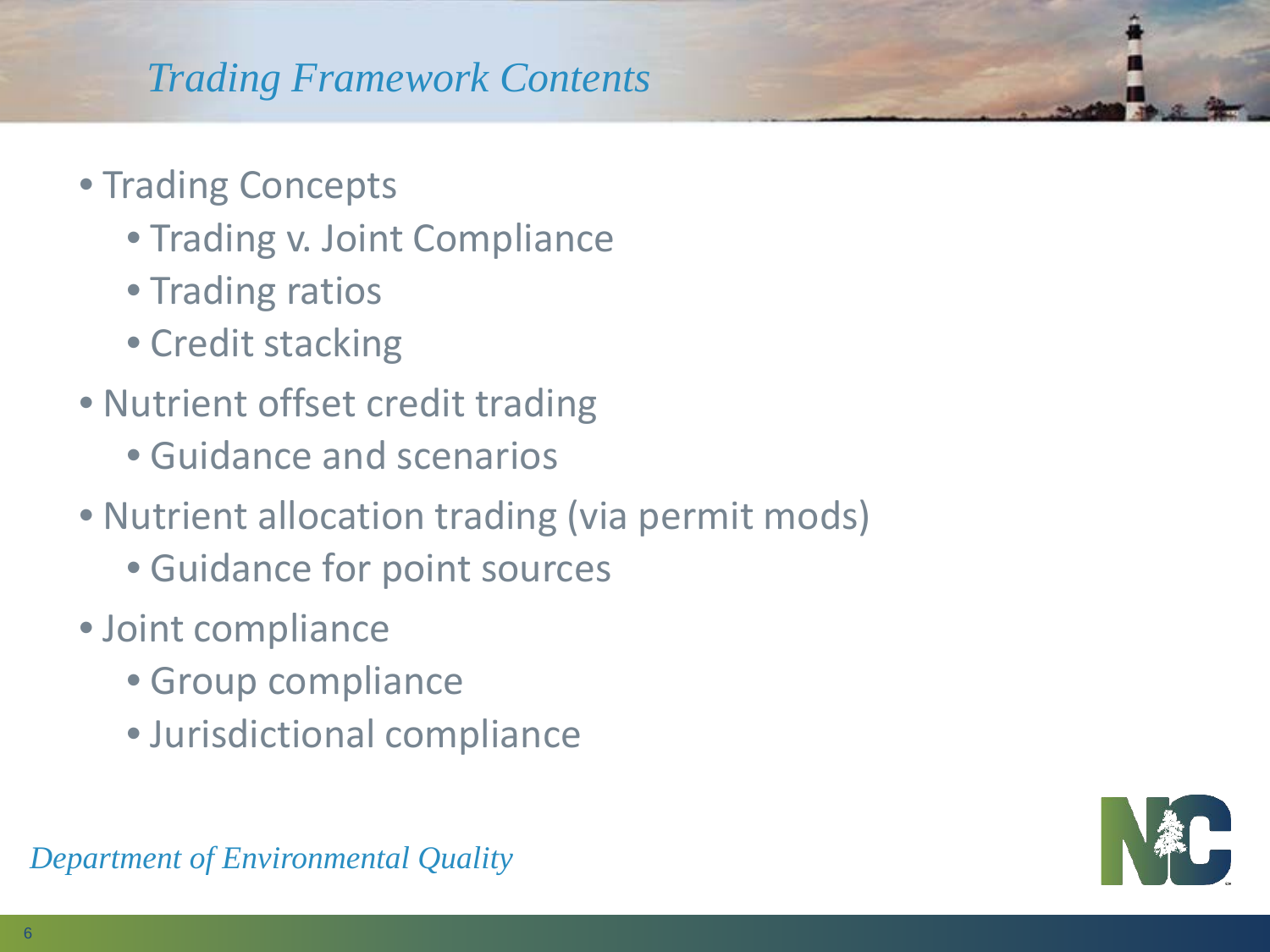# *Discussion Issue #1*

- Allowable location of nutrient reduction practice installation for existing development compliance: within jurisdiction or anywhere?
	- Jordan (.0266):
		- "The load reduction goal shall be designed to achieve [the reduction from] existing developed lands with the police power jurisdiction of the local government."
		- But also… "In addition, a local government may satisfy the requirements of this item through reduction in nutrient loadings from other sources in the same subwatershed to the extent those reductions go beyond measures otherwise required by statute or  $rule''$
	- Falls (.0278):
		- "A local government's load reduction need shall be based on the developed lands that fall within its general police powers and within the Falls watershed"
		- But also… "The program shall address … load reduction opportunities intended from … Lands other than those on which the local government's load reduction need is based..., including lands both within and outside its jurisdiction…"

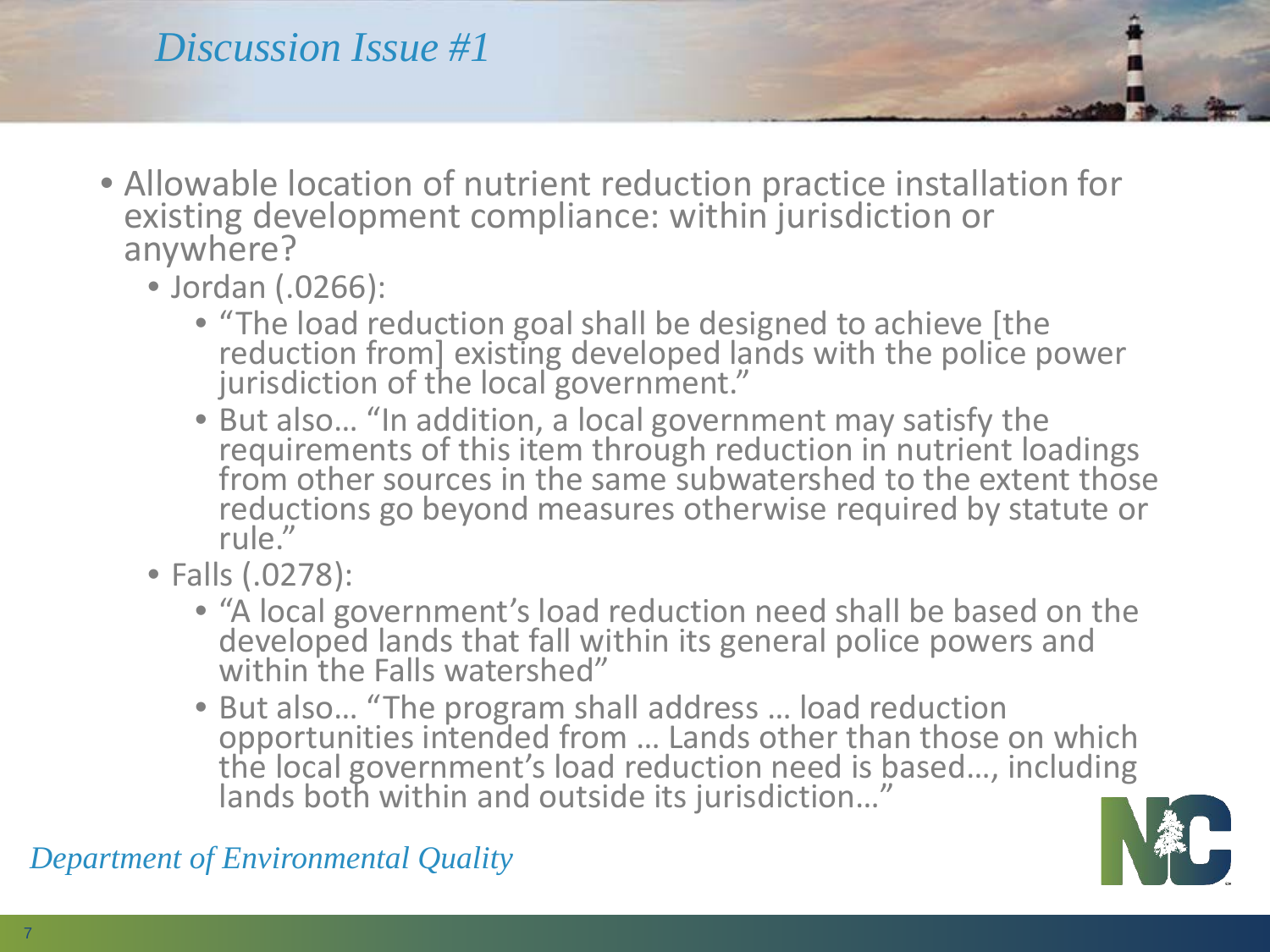- Who gets credit for a nutrient reduction practice?
	- Offset credit trading v. direct compliance
	- Payer vs. implementer
	- Clearing ownership of credits
		- Between sectors
			- New development overtreatment
			- Practices on agricultural land
		- Between jurisdictions
	- Effect of contractual provisions?
	- Splitting credits?

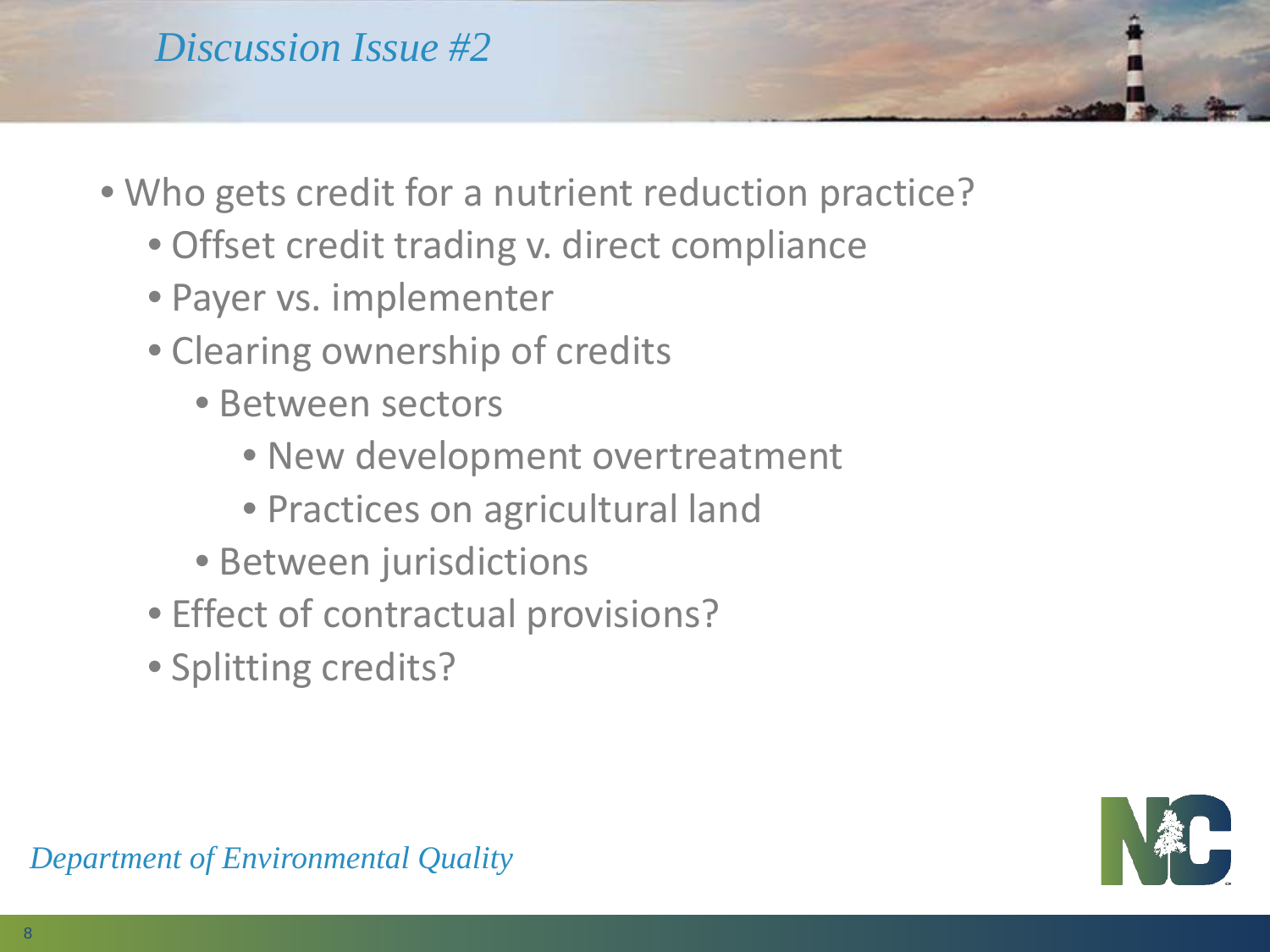# *Discussion Issue #3*

- Who can generate nutrient offset credits?
	- Private mitigation banks
	- DMS
	- NGOs?
	- Local governments?
	- Developers?
	- Point sources?
- Who can sell nutrient offset credits?
	- No restrictions
- Who can buy nutrient offset credits?
	- Regulated party

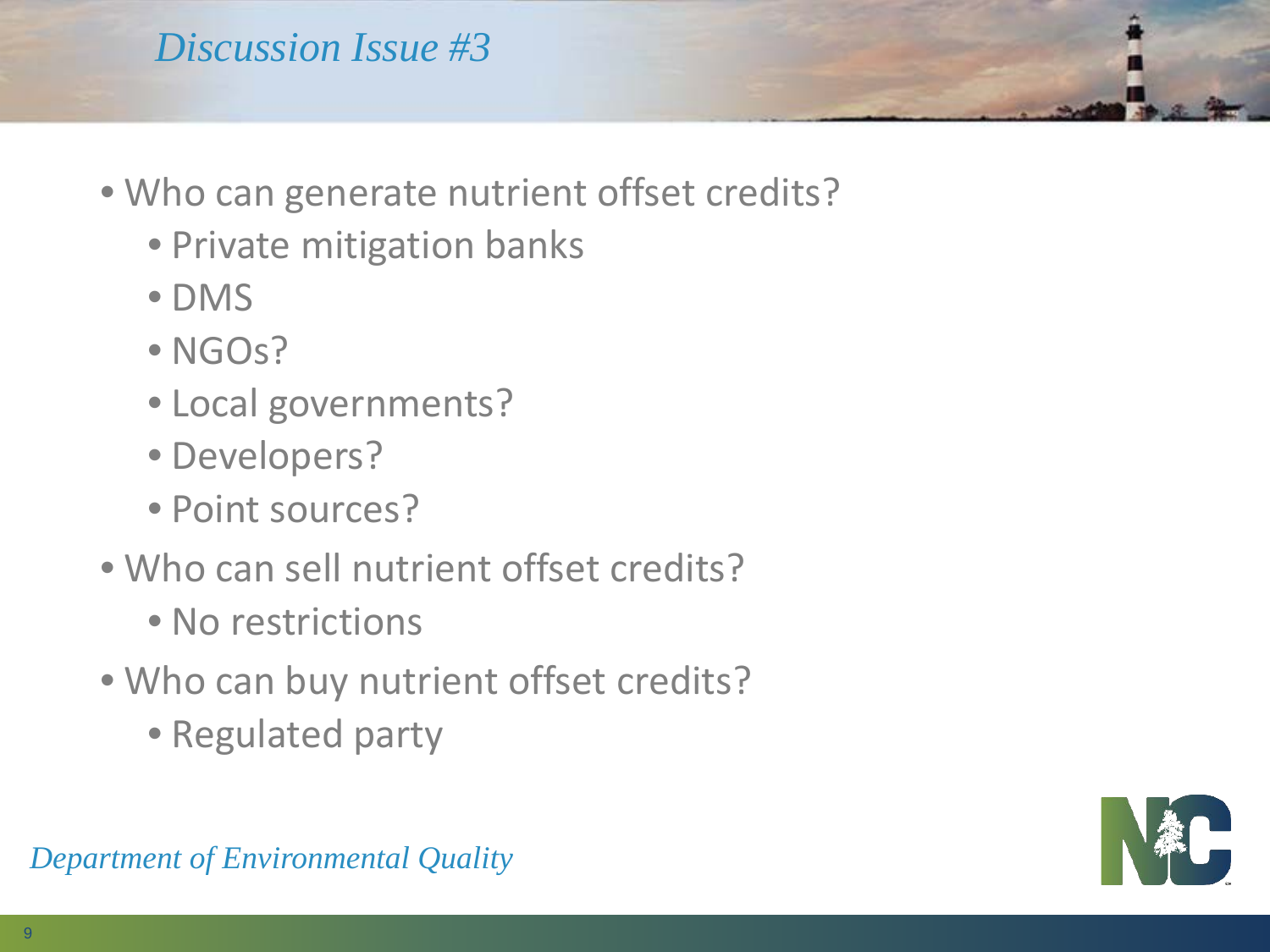- Jurisdictional compliance
	- Wastewater + stormwater compliance bubble
	- Wastewater overtreatment
		- Develop nutrient reduction practice
	- Stormwater overtreatment
		- Application of trading ratios
		- Compliance with state/federal NPDES permitting requirements, Clean Water Act, EPA guidance
		- Verifying PS compliance and NPS reductions through nutrient offset rule?
		- Joint compliance, trading, or something different altogether?

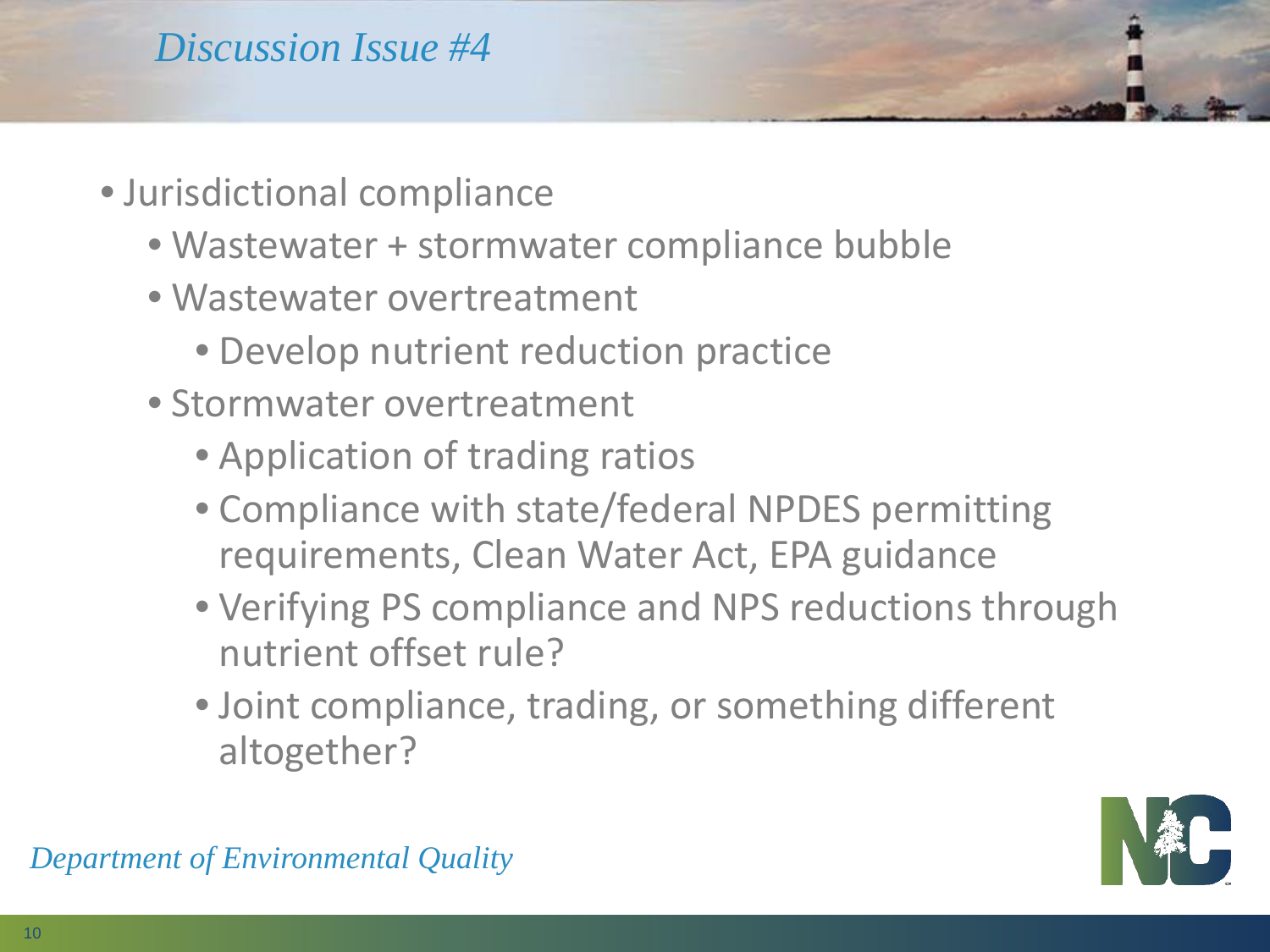- Permanent credits, term credits, or both?
	- Current practice and guidance for nutrient offset credits:
		- All credits term, up to 30 years for agricultural buffer restoration
		- Projects typically protected with permanent preservation agreements
		- Stormwater maintenance agreements
		- Language from prior discussion draft gone or substantially rewritten.
	- Direct compliance for existing development?
	- Any future changes part of offset rule presently being readopted.
		- Permanent v. temporary practices
		- Permanent v. temporary credit

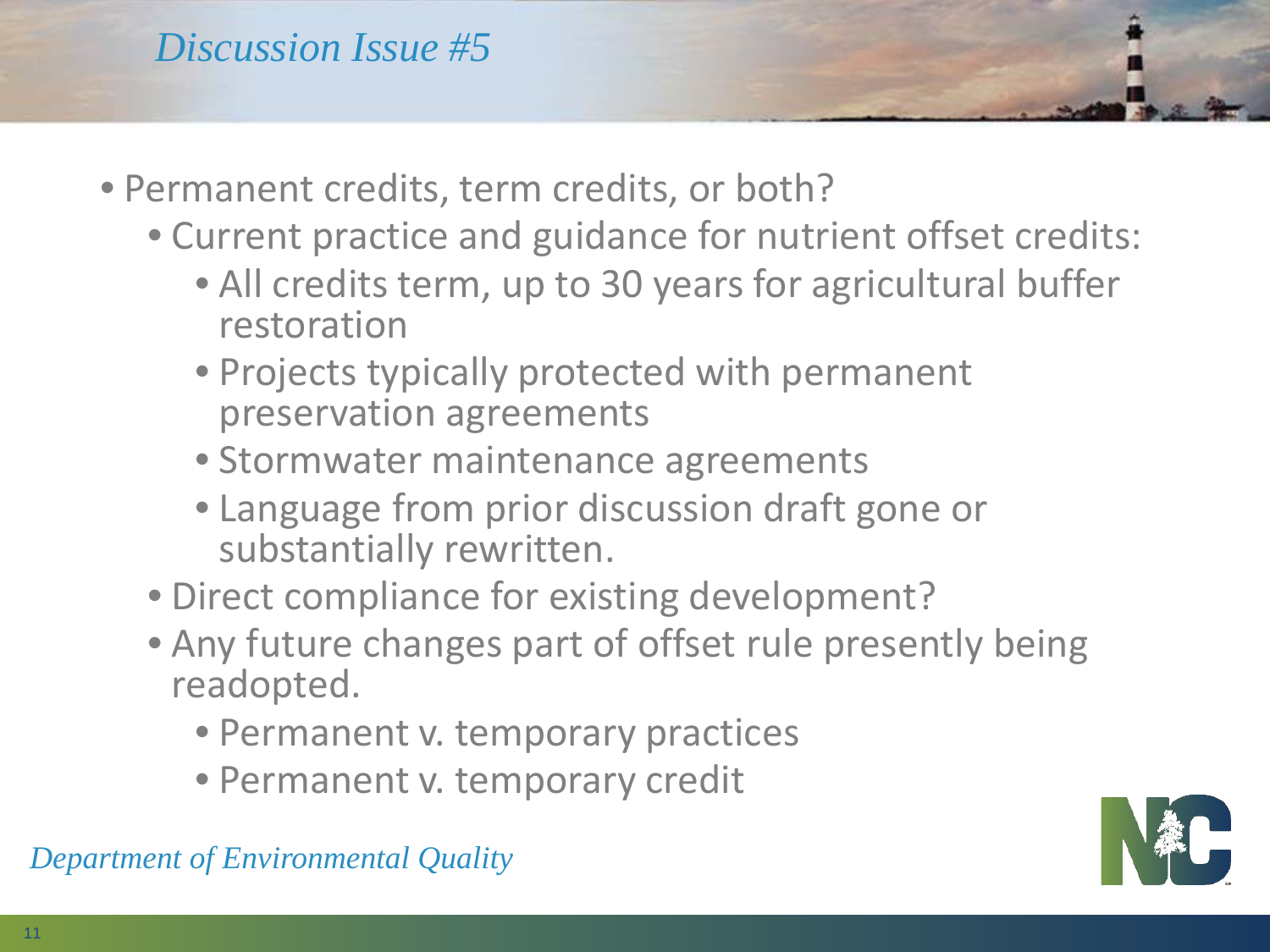### *Submitted questions?*

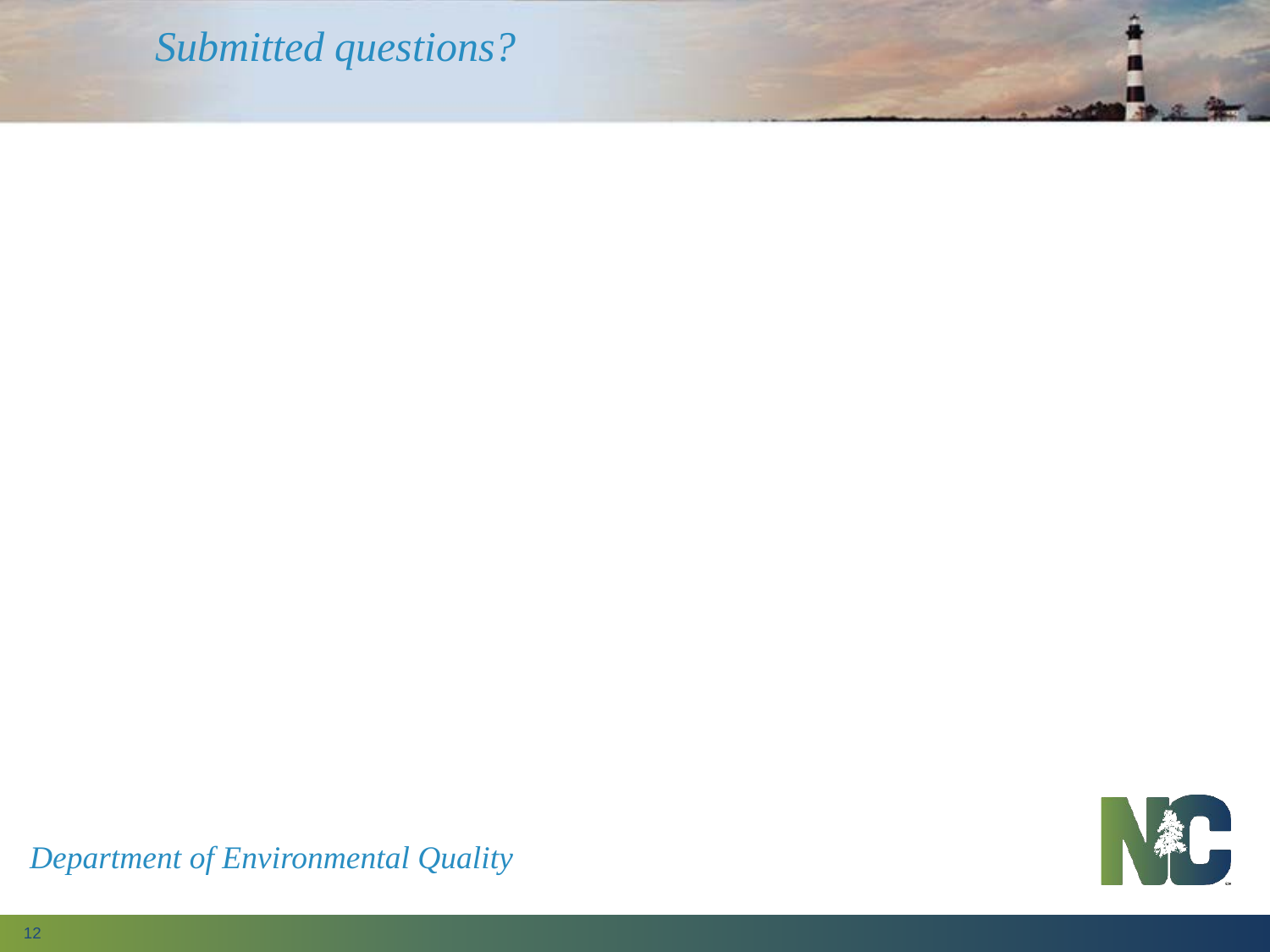- DWR is still in the discussion draft phase for this guidance!
	- If you have new ideas…
	- If there are sticking points....
	- If you think we missed or mischaracterized something…
	- If you think various parts require further explanation…
	- If you support various aspects of this framework…
- ... We want to incorporate your perspective!